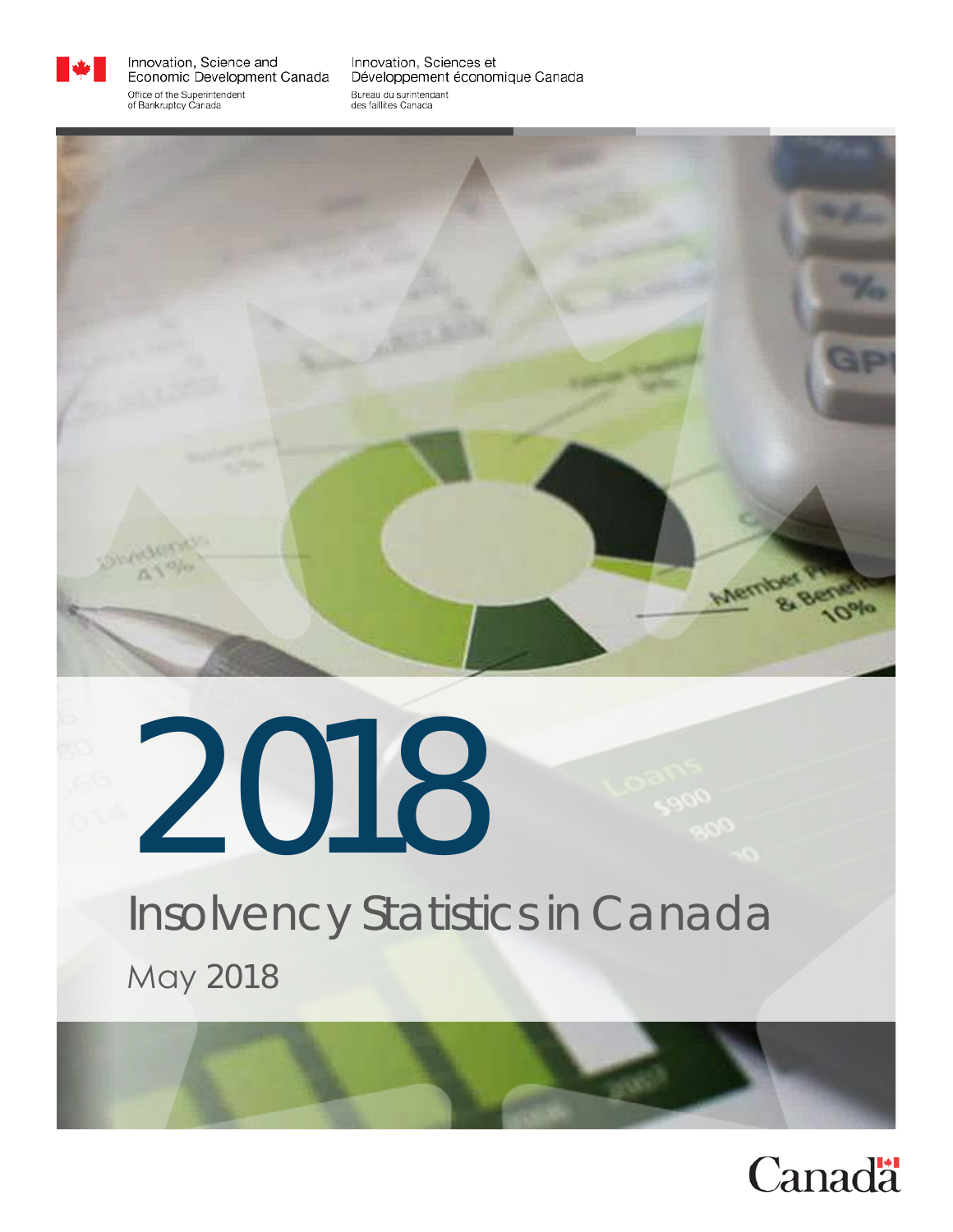# **List of Tables**

| Table 4: Insolvencies by NAICS Economic Sectors, Canada 4 |  |
|-----------------------------------------------------------|--|

# **Definitions**

**Bankruptcy:** The state of a consumer or a business that has made an assignment in bankruptcy or against whom a bankruptcy order has been made.

**Business:** Any commercial entity or organization other than an individual, or an individual who has incurred 50% or more of total liabilities as a result of operating a business.

**Consumer:** An individual with more than 50% of total liabilities related to consumer goods and services.

**North American Industry Classification System (NAICS):** System that classifies economic units that have similar production processes in the same industry. This is a supply-based or production-oriented economic concept.

**Proposal:** An offer to creditors to settle debts under conditions other than the existing terms. A proposal is a formal agreement under the *Bankruptcy and Insolvency Act*.

Note: Monthly statistics for insolvency volumes tend to vary widely. Quarterly and annual statistics can be more indicative of the evolution of insolvency volume.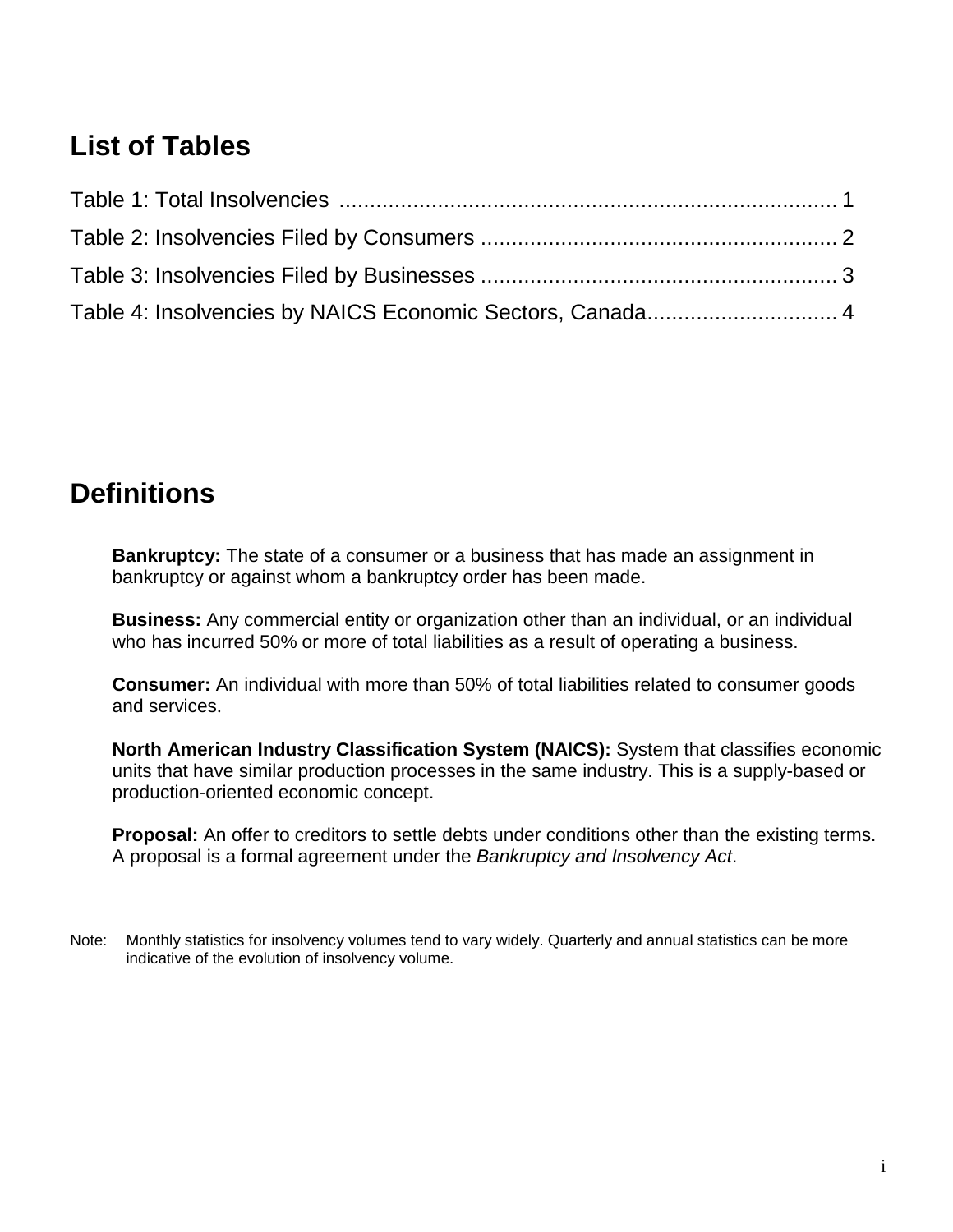#### **Table 1: Total Insolvencies**

|                                  |                | Volume         |        | % Change  |          | 12-Month Period Ending |         |          |
|----------------------------------|----------------|----------------|--------|-----------|----------|------------------------|---------|----------|
|                                  |                |                |        | Apr. 2018 | May 2017 |                        |         |          |
|                                  | May            | April          | May    | to        | to       | 05-31-2018 05-31-2017  |         | % Change |
|                                  | 2018           | 2018           | 2017   | May 2018  | May 2018 |                        |         |          |
| <b>Newfoundland and Labrador</b> | 269            | 226            | 216    | 19.0      | 24.5     | 2,664                  | 2,470   | 7.9      |
| Bankruptcies                     | 124            | 114            | 121    | 8.8       | 2.5      | 1,349                  | 1,508   | $-10.5$  |
| Proposals                        | 145!           | 112            | 95     | 29.5      | 52.6     | 1,315                  | 962     | 36.7     |
| <b>Prince Edward Island</b>      | 69             | 63             | 50     | 9.5       | 38.0     | 722                    | 765     | $-5.6$   |
| Bankruptcies                     | 44             | 42             | 33     | 4.8       | 33.3     | 431                    | 459     | $-6.1$   |
| Proposals                        | 25             | 21             | 17     | 19.0      | 47.1     | 291                    | 306     | $-4.9$   |
| <b>Nova Scotia</b>               | 539            | 494            | 552    | 9.1       | $-2.4$   | 5,659                  | 6,083   | $-7.0$   |
| <b>Bankruptcies</b>              | 352            | 298            | 369    | 18.1      | $-4.6$   | 3,644                  | 4,172   | $-12.7$  |
| Proposals                        | 187            | 196            | 183    | $-4.6$    | 2.2      | 2,015                  | 1,911   | 5.4      |
| <b>New Brunswick</b>             | 423            | 388            | 429    | 9.0       | $-1.4$   | 4,369                  | 4,469   | $-2.2$   |
| <b>Bankruptcies</b>              | 214            | 219            | 251    | $-2.3$    | $-14.7$  | 2,328                  | 2,769   | $-15.9$  |
| Proposals                        | 209            | 169            | 178    | 23.7      | 17.4     | 2,041                  | 1,700   | 20.1     |
| Quebec                           | 3,977          | 3,712          | 4,116  | 7.1       | $-3.4$   | 43,886                 | 44,298  | $-0.9$   |
| Bankruptcies                     | 2,177          | 1,971          | 2,371  | 10.5      | $-8.2$   | 23,566                 | 25,111  | $-6.2$   |
| Proposals                        | 1,800          | 1,741          | 1,745  | 3.4       | 3.2      | 20,320                 | 19,187  | 5.9      |
| <b>Ontario</b>                   | 3,679          | 3,483          | 3,617  | 5.6       | 1.7      | 38,914                 | 39,768  | $-2.1$   |
| <b>Bankruptcies</b>              | 1,486          | 1,399          | 1,564  | 6.2       | $-5.0$   | 15,589                 | 16,876  | $-7.6$   |
| Proposals                        | 2,193          | 2,084          | 2,053  | 5.2       | 6.8      | 23,325                 | 22,892  | 1.9      |
| <b>Manitoba</b>                  | 224            | 261            | 209    | $-14.2$   | 7.2      | 2,663                  | 2,601   | 2.4      |
| Bankruptcies                     | 111            | 135            | 123    | $-17.8$   | $-9.8$   | 1,382                  | 1,418   | $-2.5$   |
| Proposals                        | 113            | 126            | 86     | $-10.3$   | 31.4     | 1,281                  | 1,183   | 8.3      |
| <b>Saskatchewan</b>              | 282            | 307            | 304    | $-8.1$    | $-7.2$   | 3,296                  | 3,210   | 2.7      |
| <b>Bankruptcies</b>              | 109            | 114            | 158    | $-4.4$    | $-31.0$  | 1,371                  | 1,507   | $-9.0$   |
| Proposals                        | 173            | 193            | 146    | $-10.4$   | 18.5     | 1,925                  | 1,703   | 13.0     |
| <b>Alberta</b>                   | 1,285          | 1,238          | 1,208  | 3.8       | 6.4      | 13,826                 | 13,405  | 3.1      |
| Bankruptcies                     | 462            | 424            | 475    | 9.0       | $-2.7$   | 5,008                  | 5,390   | $-7.1$   |
| Proposals                        | 823            | 814            | 733    | 1.1       | 12.3     | 8,818                  | 8,015   | 10.0     |
| <b>British Columbia</b>          | 961            | 895            | 952    | 7.4       | 0.9      | 10,121                 | 10,420  | $-2.9$   |
| <b>Bankruptcies</b>              | 402            | 368            | 428    | 9.2       | $-6.1$   | 4,149                  | 4,560   | $-9.0$   |
| Proposals                        | 559            | 527            | 524    | 6.1       | 6.7      | 5,972                  | 5,860   | 1.9      |
| <b>Northwest Territories</b>     | 3 <sub>l</sub> | 10             | 9      | $-70.0$   | $-66.7$  | 93                     | 66      | 40.9     |
| Bankruptcies                     | 2              | 6              | 4      | $-66.7$   | $-50.0$  | 58                     | 35      | 65.7     |
| Proposals                        | 1.             | $\overline{4}$ | 5      | $-75.0$   | $-80.0$  | 35                     | 31      | 12.9     |
| Yukon                            | 3 <sup>1</sup> | 3 <sup>1</sup> | 3      | 0.0       | 0.0      | 39                     | 45      | $-13.3$  |
| <b>Bankruptcies</b>              | $\overline{0}$ | 2 <sup>1</sup> | 2      | $-100.0$  | $-100.0$ | 16 <sup>1</sup>        | 21      | $-23.8$  |
| Proposals                        | 3 <sup>1</sup> | 1              |        | 200.0     | 200.0    | 23                     | 24      | $-4.2$   |
| <b>Nunavut</b>                   | 11             | 1              | 0      | 0.0       | n/a      | 6 <sup>1</sup>         | 3       | 100.0    |
| Bankruptcies                     | $\overline{0}$ | 0              | 0      | n/a       | n/a      | 2.                     |         | 100.0    |
| Proposals                        |                |                | 0      | 0.0       | n/a      | 4                      |         | 100.0    |
| Canada                           | 11,715         | 11,081         | 11,665 | 5.7       | 0.4      | 126,258                | 127,603 | $-1.1$   |
| <b>Bankruptcies</b>              | 5,483          | 5,092          | 5,899  | 7.7       | $-7.1$   | 58,893                 | 63,827  | $-7.7$   |
| <b>Proposals</b>                 | 6,232          | 5,989          | 5,766  | 4.1       | 8.1      | 67,365                 | 63,776  | 5.6      |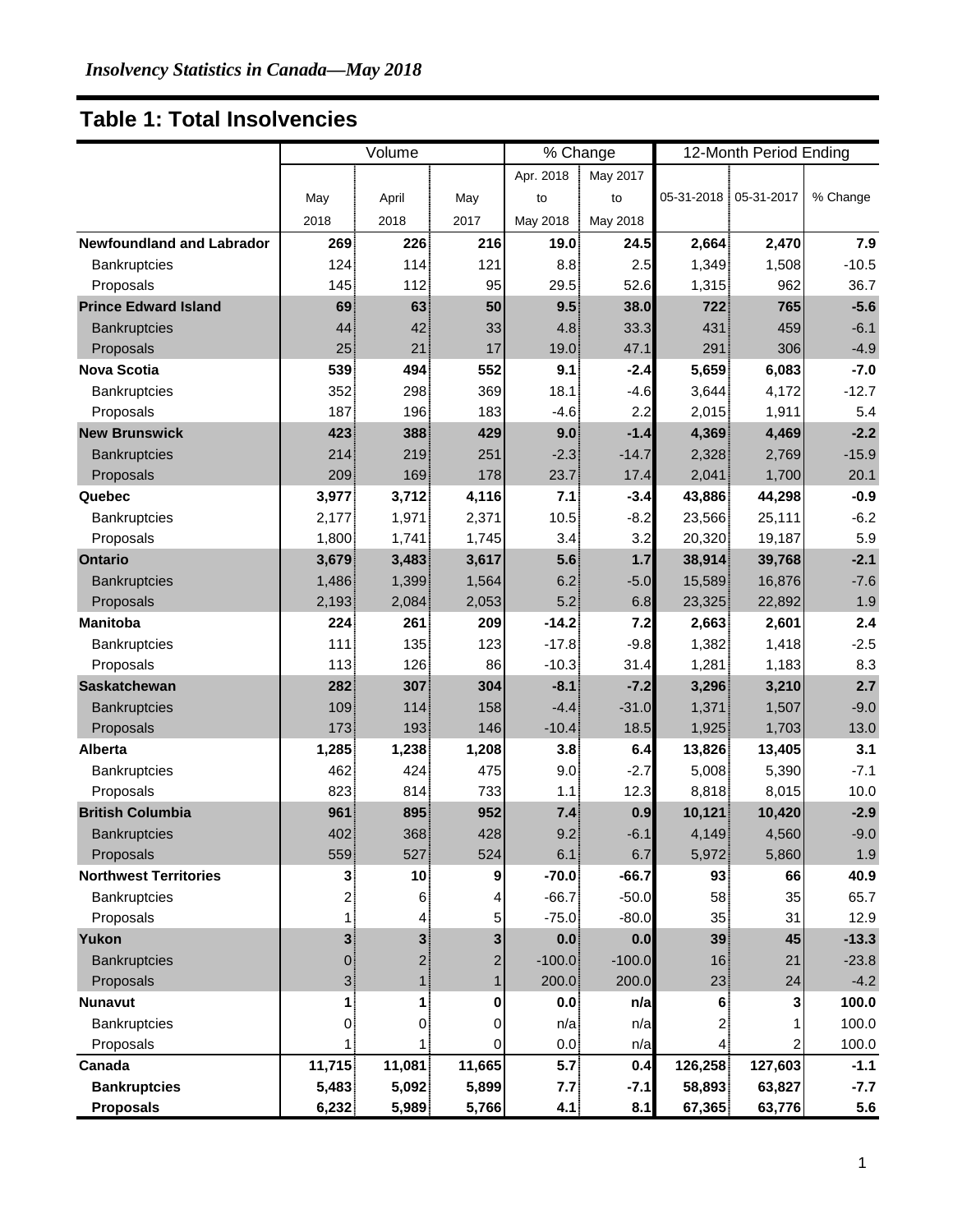## **Table 2: Insolvencies Filed by Consumers**

|                                  | Volume         |                |        | % Change  |          |                       | 12-Month Period Ending |          |
|----------------------------------|----------------|----------------|--------|-----------|----------|-----------------------|------------------------|----------|
|                                  |                |                |        | Apr. 2018 | May 2017 |                       |                        |          |
|                                  | May            | April          | May    | to        | to       | 05-31-2018 05-31-2017 |                        | % Change |
|                                  | 2018           | 2018           | 2017   | May 2018  | May 2018 |                       |                        |          |
| <b>Newfoundland and Labrador</b> | 268            | 225            | 214    | 19.1      | 25.2     | 2,638                 | 2,437                  | 8.2      |
| Bankruptcies                     | 123            | 113            | 120    | 8.8       | 2.5      | 1,329                 | 1,484                  | $-10.4$  |
| Proposals                        | 145            | 112            | 94     | 29.5      | 54.3     | 1,309                 | 953                    | 37.4     |
| <b>Prince Edward Island</b>      | 69             | 63             | 48     | 9.5       | 43.8     | 717                   | 751                    | $-4.5$   |
| <b>Bankruptcies</b>              | 44             | 42             | 33     | 4.8       | 33.3     | 426                   | 449                    | $-5.1$   |
| Proposals                        | 25             | 21             | 15     | 19.0      | 66.7     | 291                   | 302                    | $-3.6$   |
| <b>Nova Scotia</b>               | 536            | 492            | 547    | 8.9       | $-2.0$   | 5,605                 | 6,021                  | $-6.9$   |
| <b>Bankruptcies</b>              | 349            | 297            | 365    | 17.5      | $-4.4$   | 3,600                 | 4,119                  | $-12.6$  |
| Proposals                        | 187            | 195            | 182    | $-4.1$    | 2.7      | 2,005                 | 1,902                  | 5.4      |
| <b>New Brunswick</b>             | 420            | 381            | 421    | 10.2      | $-0.2$   | 4,321                 | 4,415                  | $-2.1$   |
| <b>Bankruptcies</b>              | 211            | 212            | 246    | $-0.5$    | $-14.2$  | 2,290                 | 2,725                  | $-16.0$  |
| Proposals                        | 209            | 169            | 175    | 23.7      | 19.4     | 2,031                 | 1,690                  | 20.2     |
| Quebec                           | 3,786          | 3,544          | 3,924  | 6.8       | $-3.5$   | 41,816                | 42,204                 | $-0.9$   |
| Bankruptcies                     | 2,051          | 1,840          | 2,208  | 11.5      | $-7.1$   | 22,017                | 23,530                 | $-6.4$   |
| Proposals                        | 1,735          | 1,704          | 1,716  | 1.8       | 1.1      | 19,799                | 18,674                 | 6.0      |
| <b>Ontario</b>                   | 3,596          | 3,408          | 3,536  | 5.5       | $1.7$    | 38,024                | 38,862                 | $-2.2$   |
| <b>Bankruptcies</b>              | 1,422          | 1,338          | 1,501  | 6.3       | $-5.3$   | 14,929                | 16,201                 | $-7.9$   |
| Proposals                        | 2,174          | 2,070          | 2,035  | 5.0       | 6.8      | 23,095                | 22,661                 | 1.9      |
| <b>Manitoba</b>                  | 222            | 259            | 204    | $-14.3$   | 8.8      | 2,631                 | 2,552                  | 3.1      |
| Bankruptcies                     | 109            | 133            | 118    | $-18.0$   | $-7.6$   | 1,356                 | 1,379                  | $-1.7$   |
| Proposals                        | 113            | 126            | 86     | $-10.3$   | 31.4     | 1,275                 | 1,173                  | 8.7      |
| <b>Saskatchewan</b>              | 272            | 299            | 285    | $-9.0$    | $-4.6$   | 3,176                 | 3,089                  | 2.8      |
| <b>Bankruptcies</b>              | 103            | 108            | 143    | $-4.6$    | $-28.0$  | 1,283                 | 1,414                  | $-9.3$   |
| Proposals                        | 169            | 191            | 142    | $-11.5$   | 19.0     | 1,893                 | 1,675                  | 13.0     |
| <b>Alberta</b>                   | 1,271          | 1,215          | 1,185  | 4.6       | 7.3      | 13,624                | 13,213                 | 3.1      |
| Bankruptcies                     | 452            | 405            | 460    | 11.6      | $-1.7$   | 4,873                 | 5,247                  | $-7.1$   |
| Proposals                        | 819            | 810            | 725    | 1.1       | 13.0     | 8,751                 | 7,966                  | 9.9      |
| <b>British Columbia</b>          | 953            | 882            | 936    | 8.0       | 1.8      | 10,003                | 10,232                 | $-2.2$   |
| <b>Bankruptcies</b>              | 396            | 357            | 416    | 10.9      | $-4.8$   | 4,059                 | 4,412                  | $-8.0$   |
| Proposals                        | 557            | 525            | 520    | 6.1       | 7.1      | 5,944                 | 5,820                  | 2.1      |
| <b>Northwest Territories</b>     | 3 <sub>l</sub> | 10             | 8      | $-70.0$   | $-62.5$  | 93                    | 65                     | 43.1     |
| Bankruptcies                     | 2              | 6              | 3      | $-66.7$   | $-33.3$  | 58                    | 34                     | 70.6     |
| Proposals                        |                | $\overline{4}$ | 5      | $-75.0$   | $-80.0$  | 35                    | 31                     | 12.9     |
| Yukon                            | 3 <sup>1</sup> | 3 <sup>1</sup> | 3      | 0.0       | 0.0      | 39                    | 45                     | $-13.3$  |
| <b>Bankruptcies</b>              | $\overline{0}$ | $\overline{2}$ | 2      | $-100.0$  | $-100.0$ | 16 <sup>1</sup>       | 21                     | $-23.8$  |
| Proposals                        | 31             |                |        | 200.0     | 200.0    | 23                    | 24                     | $-4.2$   |
| <b>Nunavut</b>                   | 1              | 1              | 0      | 0.0       | n/a      | 6                     | 3                      | 100.0    |
| Bankruptcies                     | $\overline{0}$ | 0              | 0      | n/a       | n/a      | 2                     |                        | 100.0    |
| Proposals                        |                |                | 0      | 0.0       | n/a      | 4                     |                        | 100.0    |
| Canada                           | 11,400         | 10,782         | 11,311 | 5.7       | 0.8      | 122,693               | 123,889                | $-1.0$   |
| <b>Bankruptcies</b>              | 5,262          | 4,853          | 5,615  | 8.4       | $-6.3$   | 56,238                | 61,016                 | $-7.8$   |
| <b>Proposals</b>                 | 6,138          | 5,929          | 5,696  | 3.5       | 7.8      | 66,455                | 62,873                 | 5.7      |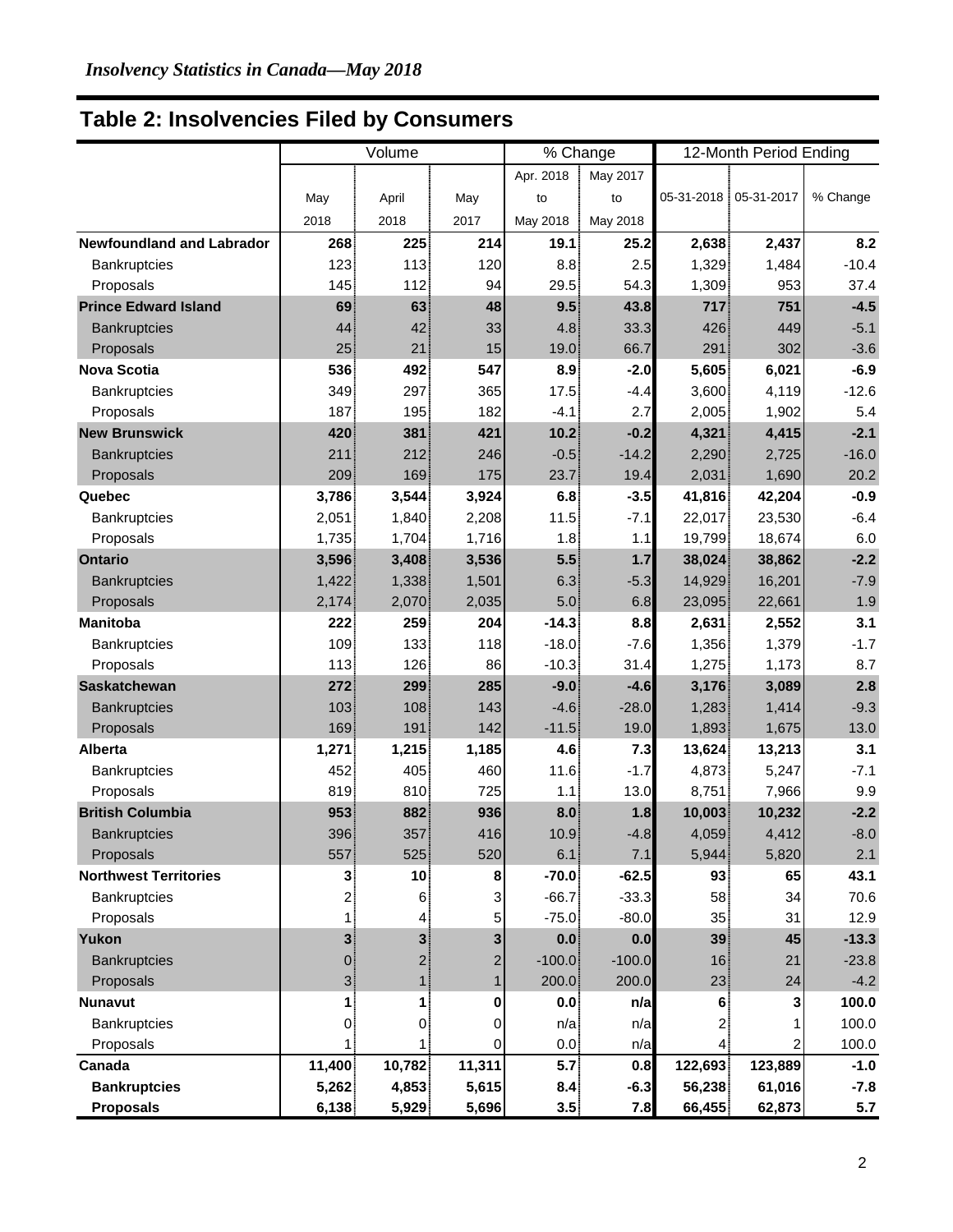## **Table 3: Insolvencies Filed by Businesses**

|                                  | Volume          |                   |                | % Change  |          | 12-Month Period Ending |       |          |
|----------------------------------|-----------------|-------------------|----------------|-----------|----------|------------------------|-------|----------|
|                                  |                 |                   |                | Apr. 2018 | May 2017 |                        |       |          |
|                                  | May             | April             | May            | to        | to       | 05-31-2018 05-31-2017  |       | % Change |
|                                  | 2018            | 2018              | 2017           | May 2018  | May 2018 |                        |       |          |
| <b>Newfoundland and Labrador</b> | 1.              | 1                 | $\mathbf{2}$   | 0.0       | $-50.0$  | 26                     | 33    | $-21.2$  |
| Bankruptcies                     |                 | 1                 |                | 0.0       | 0.0      | 20 <sub>1</sub>        | 24    | $-16.7$  |
| Proposals                        | 0               | 0                 |                | n/a       | $-100.0$ | 6 <sup>1</sup>         | 9     | $-33.3$  |
| <b>Prince Edward Island</b>      | $\mathbf{0}$    | $\mathbf{0}$      | $\overline{2}$ | n/a       | $-100.0$ | 5 <sup>1</sup>         | 14    | $-64.3$  |
| <b>Bankruptcies</b>              | $\overline{0}$  | $\mathbf{0}$      | $\overline{0}$ | n/a       | n/a      | 5 <sub>5</sub>         | 10    | $-50.0$  |
| Proposals                        | $\overline{0}$  | $\overline{0}$    | $\overline{c}$ | n/a       | $-100.0$ | 0 <sup>1</sup>         | 4     | $-100.0$ |
| <b>Nova Scotia</b>               | 31              | $\mathbf{2}$      | 5              | 50.0      | $-40.0$  | 54                     | 62    | $-12.9$  |
| Bankruptcies                     | 3.              | 1                 | 4              | 200.0     | $-25.0$  | 44 <sup>5</sup>        | 53    | $-17.0$  |
| Proposals                        | 0.              | 1                 | 1              | $-100.0$  | $-100.0$ | 10 <sup>1</sup>        | 9     | 11.1     |
| <b>New Brunswick</b>             | 3 <sup>1</sup>  | $\overline{7}$    | 8              | $-57.1$   | $-62.5$  | 48                     | 54    | $-11.1$  |
| <b>Bankruptcies</b>              | 3 <sup>1</sup>  | $\overline{7}$    | 5              | $-57.1$   | $-40.0$  | 38 <sup>1</sup>        | 44    | $-13.6$  |
| Proposals                        | 0 <sub>1</sub>  | $\mathbf{0}$      | 3              | n/a       | $-100.0$ | 10                     | 10    | 0.0      |
| Quebec                           | 191             | 168               | 192            | 13.7      | $-0.5$   | 2,070                  | 2,094 | $-1.1$   |
| Bankruptcies                     | 126             | 131               | 163            | $-3.8$    | $-22.7$  | 1,549                  | 1,581 | $-2.0$   |
| Proposals                        | 65              | 37                | 29             | 75.7      | 124.1    | 521                    | 513   | 1.6      |
| <b>Ontario</b>                   | 83              | 75                | 81             | 10.7      | 2.5      | 890                    | 906   | $-1.8$   |
| <b>Bankruptcies</b>              | 64              | 61                | 63             | 4.9       | 1.6      | 660                    | 675   | $-2.2$   |
| Proposals                        | 19 <sup>1</sup> | 14                | 18             | 35.7      | 5.6      | 230                    | 231   | $-0.4$   |
| <b>Manitoba</b>                  | 2 <sup>1</sup>  | 2 <sup>1</sup>    | 5              | 0.0       | $-60.0$  | 32 <sub>1</sub>        | 49    | $-34.7$  |
| Bankruptcies                     | 2 <sub>1</sub>  | $\overline{2}$    | 5              | 0.0       | $-60.0$  | $26^{\frac{1}{3}}$     | 39    | $-33.3$  |
| Proposals                        | $\overline{0}$  | $\overline{0}$    | 0              | n/a       | n/a      | 6 <sup>1</sup>         | 10    | $-40.0$  |
| <b>Saskatchewan</b>              | 10 <sup>1</sup> | 8 <sup>1</sup>    | 19             | 25.0      | $-47.4$  | 120                    | 121   | $-0.8$   |
| <b>Bankruptcies</b>              | 6               | 6 <sub>1</sub>    | 15             | 0.0       | $-60.0$  | 88                     | 93    | $-5.4$   |
| Proposals                        | $\overline{4}$  | $2^{\frac{1}{2}}$ | 4              | 100.0     | 0.0      | 32 <sub>1</sub>        | 28    | 14.3     |
| <b>Alberta</b>                   | 14              | 23                | 23             | $-39.1$   | $-39.1$  | 202                    | 192   | 5.2      |
| Bankruptcies                     | 10 <sup>1</sup> | 19                | 15             | $-47.4$   | $-33.3$  | 135                    | 143   | $-5.6$   |
| Proposals                        | 4               | 4                 | 8              | 0.0       | $-50.0$  | 67                     | 49    | 36.7     |
| <b>British Columbia</b>          | 8 <sub>1</sub>  | 13                | 16             | $-38.5$   | $-50.0$  | 118                    | 188   | $-37.2$  |
| <b>Bankruptcies</b>              | ี คิ            | 11                | 12             | $-45.5$   | $-50.0$  | 90                     | 148   | $-39.2$  |
| Proposals                        | 2 <sup>1</sup>  | 2 <sub>1</sub>    | 4              | 0.0       | $-50.0$  | 28                     | 40    | $-30.0$  |
| <b>Northwest Territories</b>     | $\mathbf{0}$    | $\mathbf{0}$      |                | n/a       | $-100.0$ | $\mathbf{0}$           | 1     | $-100.0$ |
| Bankruptcies                     | $\overline{0}$  | $\overline{0}$    |                | n/a       | $-100.0$ | $\overline{0}$         |       | $-100.0$ |
| Proposals                        | $\overline{0}$  | $\overline{0}$    | 0              | n/a       | n/a      | 0                      |       | n/a      |
| Yukon                            | $\mathbf{0}$    | $\mathbf{0}$      | $\bf{0}$       | n/a       | n/a      | $\mathbf{0}$           | 0     | n/a      |
| <b>Bankruptcies</b>              | 0.              | $\overline{0}$    | 0              | n/a       | n/a      | $\overline{0}$         |       | n/a      |
| Proposals                        | $\overline{0}$  | $\overline{0}$    | 0              | n/a       | n/a      | 0                      | 0     | n/a      |
| <b>Nunavut</b>                   | $\mathbf{0}$    | $\mathbf{0}$      | 0              | n/a       | n/a      | $\mathbf{0}$           | 0     | n/a      |
| Bankruptcies                     | $\overline{0}$  | $\overline{0}$    | 0              | n/a       | n/a      | $\overline{0}$         | 0     | n/a      |
| Proposals                        | 0 <sup>1</sup>  | $\overline{0}$    | 0              | n/a       | n/a      | 0                      | 0     | n/a      |
| Canada                           | 315             | 299               | 354            | 5.4       | $-11.0$  | 3,565                  | 3,714 | $-4.0$   |
| <b>Bankruptcies</b>              | 221             | 239               | 284            | $-7.5$    | $-22.2$  | 2,655                  | 2,811 | $-5.5$   |
| <b>Proposals</b>                 | 94              | 60                | 70             | 56.7      | 34.3     | 910                    | 903   | 0.8      |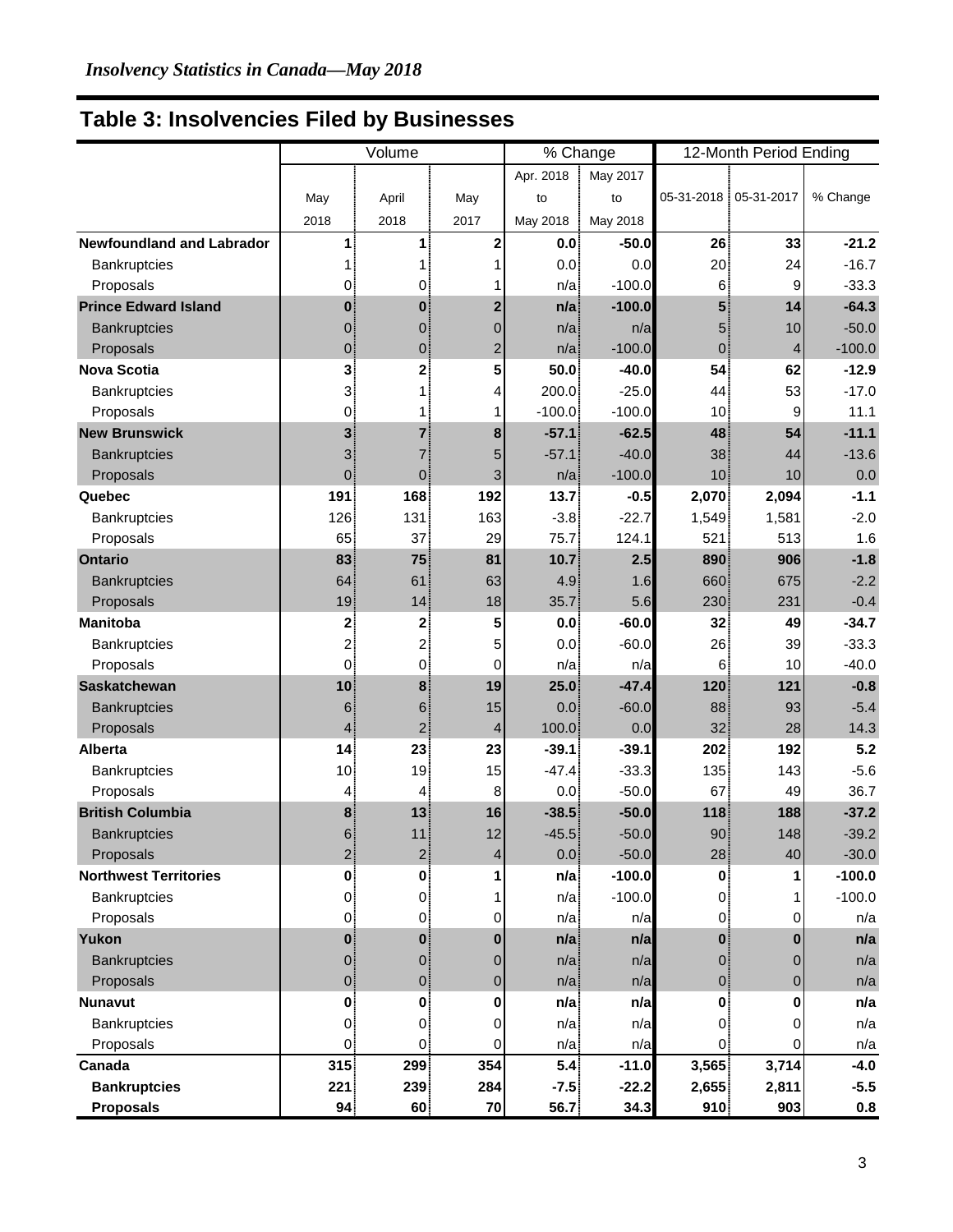| Table 4: Insolvencies by NAICS Economic Sectors, Canada |  |  |  |  |
|---------------------------------------------------------|--|--|--|--|
|---------------------------------------------------------|--|--|--|--|

|                                                           | Volume             |                    |                | % Change          |          | 12-Month Period Ending |                       |          |
|-----------------------------------------------------------|--------------------|--------------------|----------------|-------------------|----------|------------------------|-----------------------|----------|
|                                                           |                    |                    |                | Apr. 2018         | May 2017 |                        |                       |          |
|                                                           | May                | April              | May            | to                | to       |                        | 05-31-2018 05-31-2017 | % Change |
|                                                           | 2018               | 2018               | 2017           | May 2018          | May 2018 |                        |                       |          |
| Agriculture, Forestry, Fishing                            | 8                  | 6                  | 9              | 33.3              | $-11.1$  | 64                     | 83                    | $-22.9$  |
| and Hunting                                               |                    |                    |                |                   |          |                        |                       |          |
| Bankruptcies                                              | 7¦                 | 4.                 | 7              | 75.0              | 0.0      | 46                     | 60                    | $-23.3$  |
| Proposals                                                 | 1                  | $2^{\frac{1}{2}}$  | 2              | $-50.0$           | $-50.0$  | 18                     | 23                    | $-21.7$  |
| <b>Mining and Oil and Gas</b><br><b>Extraction</b>        | $\mathbf{2}$       | 3 <sup>2</sup>     | 6              | $-33.3$           | $-66.7$  | 37                     | 75                    | $-50.7$  |
| <b>Bankruptcies</b>                                       | 1 :                | 3.                 | 4              | $-66.7$           | $-75.0$  | 23                     | 53                    | $-56.6$  |
| Proposals                                                 | $\mathbf{1}$       | $\mathbf{0}$       | $\overline{2}$ | $n/a$ :           | $-50.0$  | 14                     | 22                    | $-36.4$  |
| <b>Utilities</b>                                          | $\mathbf{0}$       | 1:                 | 0              | $-100.0$          | n/a      | 8                      | 10                    | $-20.0$  |
| Bankruptcies                                              | $\overline{0}$     | 1:                 | 0              | $-100.0$          | n/a      | 7                      | 6                     | 16.7     |
| Proposals                                                 | $\overline{0}$     | 0.                 | 0              | $n/a$ :           | n/a      | 1:                     | 4                     | $-75.0$  |
| <b>Construction</b>                                       | 71.                | 64                 | 71             | 10.9 <sub>1</sub> | 0.0      | 713                    | 669                   | 6.6      |
| <b>Bankruptcies</b>                                       | 51                 | 48                 | 55             | 6.3.              | $-7.3$   | 512                    | 484                   | 5.8      |
| Proposals                                                 | 20:                | 16                 | 16             | 25.0              | 25.0     | 201                    | 185                   | 8.6      |
| Manufacturing                                             | 24                 | 26                 | 27             | $-7.7$            | $-11.1$  | 309                    | 306                   | 1.0      |
| Bankruptcies                                              | 14 <sup>1</sup>    | 21                 | 20             | $-33.3$           | $-30.0$  | 208                    | 218                   | $-4.6$   |
| Proposals                                                 | 10 <sub>1</sub>    | 5                  | 7              | 100.0             | 42.9     | 101                    | 88                    | 14.8     |
| <b>Wholesale Trade</b>                                    | 8                  | 15                 | 16             | $-46.7$           | $-50.0$  | 161                    | 177                   | $-9.0$   |
| <b>Bankruptcies</b>                                       | 8 <sup>1</sup>     | 13                 | 13             | $-38.5$           | $-38.5$  | 123                    | 134                   | $-8.2$   |
| Proposals                                                 | 0.                 | 2.                 | 3              | $-100.0$          | $-100.0$ | 38                     | 43                    | $-11.6$  |
| <b>Retail Trade</b>                                       | 31                 | 29                 | 39             | 6.9               | $-20.5$  | 382                    | 406                   | $-5.9$   |
| Bankruptcies                                              | 23                 | 23                 | 30             | 0.0               | $-23.3$  | 311                    | 302                   | 3.0      |
| Proposals                                                 | 8                  | 6                  | 9              | 33.3              | $-11.1$  | 71                     | 104                   | $-31.7$  |
| <b>Transportation and</b><br>Warehousing                  | 15 <sub>1</sub>    | 29                 | 25             | $-48.3$           | $-40.0$  | 211                    | 252                   | $-16.3$  |
| <b>Bankruptcies</b>                                       | 10 <sub>1</sub>    | 25                 | 20             | $-60.0$           | $-50.0$  | 168                    | 196                   | $-14.3$  |
| Proposals                                                 | 5 <sup>1</sup>     | $\overline{4}$     | 5              | 25.0              | 0.0      | 43                     | 56                    | $-23.2$  |
| <b>Information and Cultural</b><br><b>Industries</b>      | 2 <sub>1</sub>     | 3                  | 3              | $-33.3$           | $-33.3$  | 57                     | 68                    | $-16.2$  |
| Bankruptcies                                              |                    | ∙?                 | 2              | $-66.7$           | $-50.0$  | 48                     | 49                    | $-2.0$   |
| Proposals                                                 | 1ļ<br>$\mathbf{1}$ | $\mathbf{0}$       | $\mathbf{1}$   | n/a               | 0.0      | 9                      | 19                    | -52.6    |
| <b>Finance and Insurance</b>                              | 6 <sup>1</sup>     | $\mathbf{1}$       | 9              | 500.0             | $-33.3$  | 61                     | 63                    | $-3.2$   |
| <b>Bankruptcies</b>                                       | 2 <sub>1</sub>     |                    | 8              | 100.0             | $-75.0$  | 43                     | 58                    | $-25.9$  |
| Proposals                                                 | 4 <sup>1</sup>     | 18<br>$\mathbf{0}$ |                | n/a               | 300.0    | 18                     | 5                     | 260.0    |
| <b>Real Estate and Rental and</b><br>Leasing              | 17 <sub>1</sub>    | 11                 | 6              | 54.5              | 183.3    | 147                    | 138                   | $6.5\,$  |
|                                                           |                    |                    |                |                   |          |                        |                       |          |
| Bankruptcies                                              | 14                 | 9.                 | 5              | 55.6              | 180.0    | 112                    | 101                   | 10.9     |
| Proposals                                                 | 3 <sub>1</sub>     | 2:                 |                | 50.0              | 200.0    | 35                     | 37                    | $-5.4$   |
| Professional, Scientific and<br><b>Technical Services</b> | 28                 | 24                 | 28             | 16.7              | 0.0      | 261                    | 279                   | $-6.5$   |
| <b>Bankruptcies</b>                                       | 16                 | 20                 | 23             | $-20.0$           | $-30.4$  | 198                    | 214                   | $-7.5$   |
| Proposals                                                 | 12.                | $\bf 4$            | $\overline{5}$ | 200.0             | 140.0    | 63                     | 65                    | $-3.1$   |